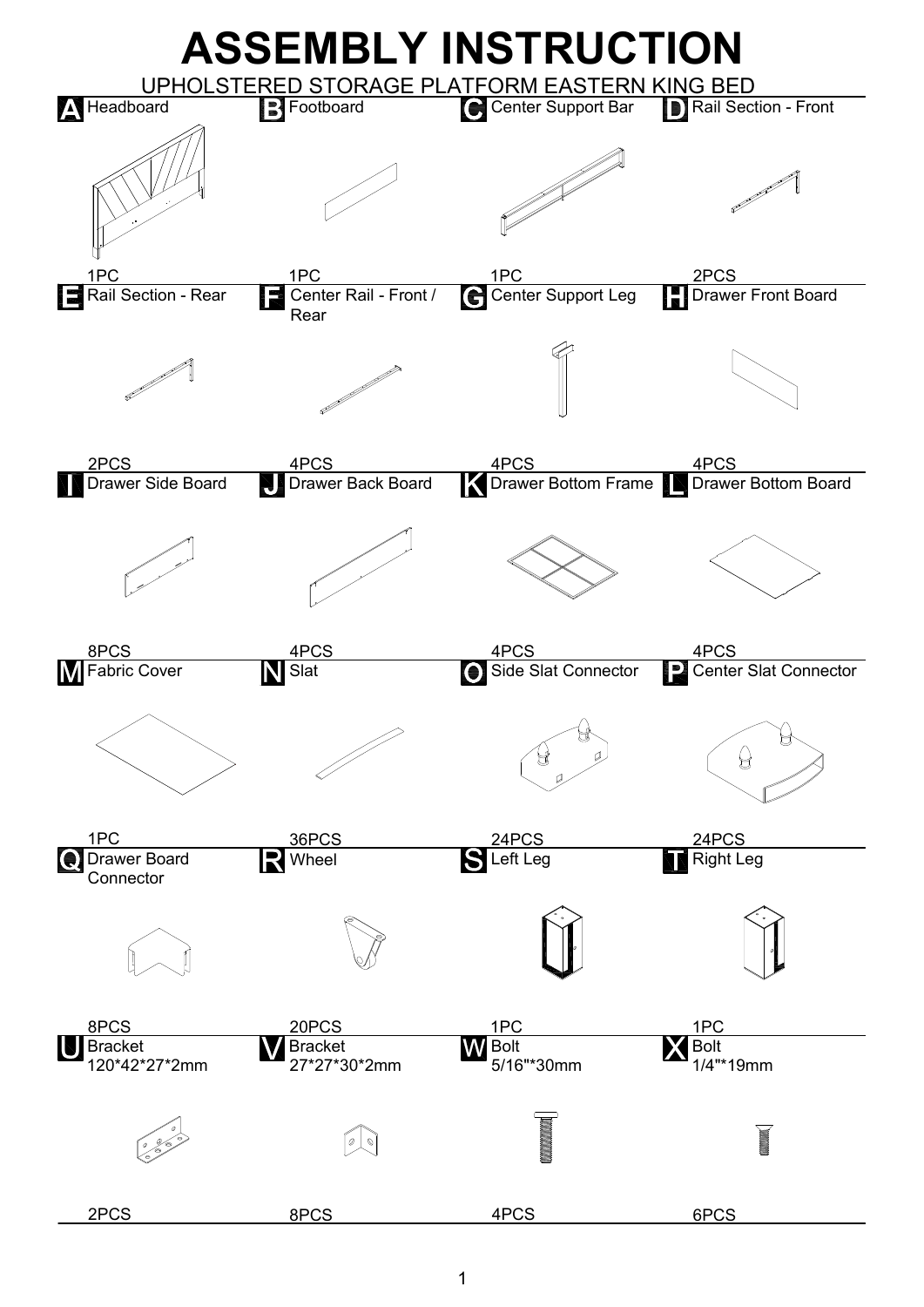



These pages list all the contents included in the box. Please take the time to identify the hardware as well as the individual components to this product. As you unpack and prepare for assembly, place the contents on a carpeted or padded area to protect them from damage.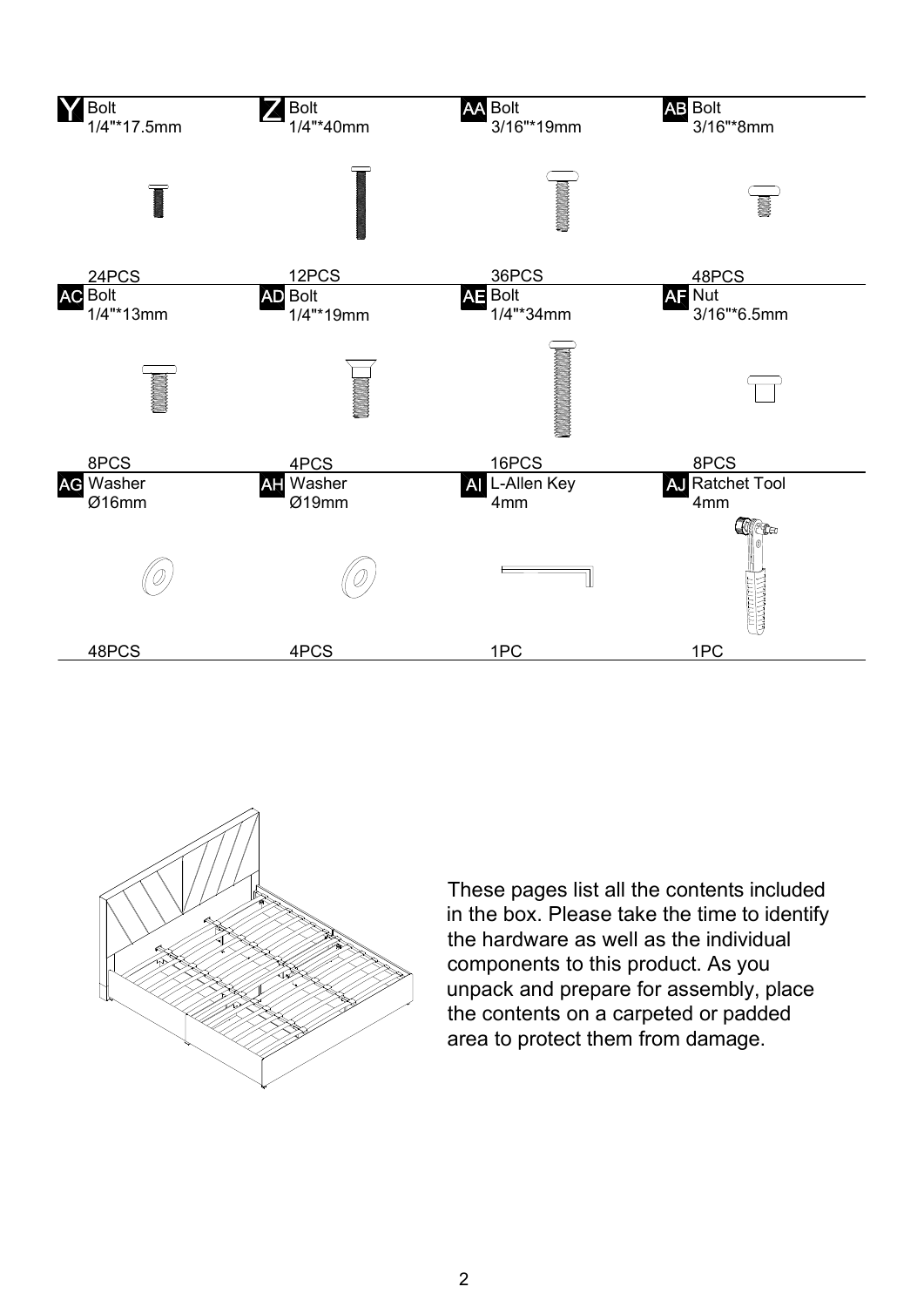## **How to Use the Ratchet Tool (AJ)**

1. Before assembling the furniture, please adjust the lock as needed.



- 2. Tighten or loosen bolts.
- **Tighten bolts:** Locate the turncap and rotate it clockwise to screw the bolt quickly until it cannot be rotated any more. Then start rotating the handle clockwise to finalize tightening the bolt.



 **Loosen bolts:** Rotate the handle counterclockwise to loosen the bolt. Then continue rotating the turncap in the same direction to remove the bolt completely.

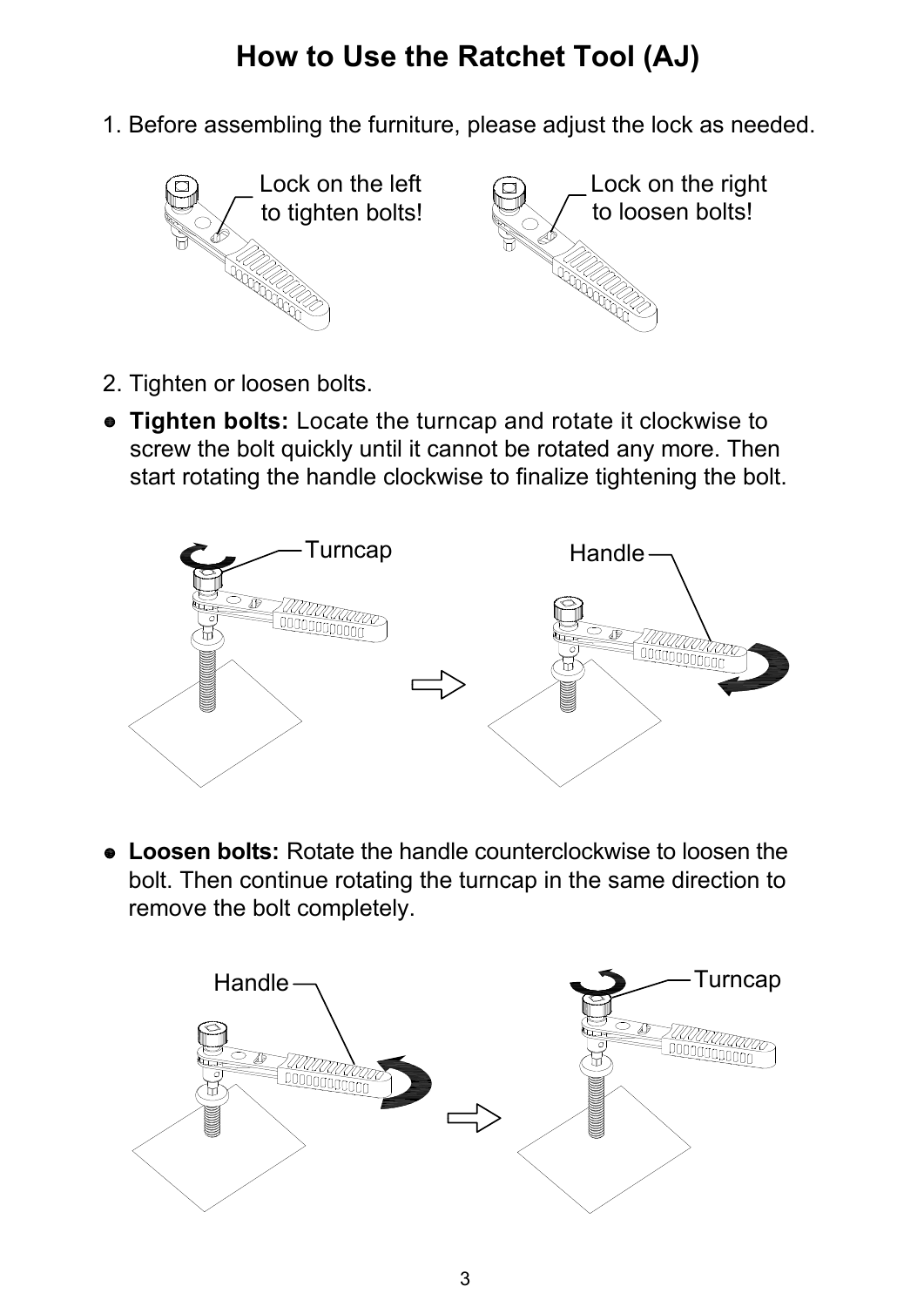

Attach the Bracket (U) to Center Support Bar (C), insert the Bolt (X), turn the Ratchet Tool (AJ) to tighten them.





Attach the Bracket (U) to the Rail Section - Front (D) and Rail Section - Rear (E), insert the Bolt (Y), turn the Ratchet Tool (AJ) to tighten them.





Attach the Left Leg (S) and Right Leg (T) to Headboard (A), insert the Bolt (W) and Washer (AH), turn the Ratchet Tool (AJ) to tighten them.

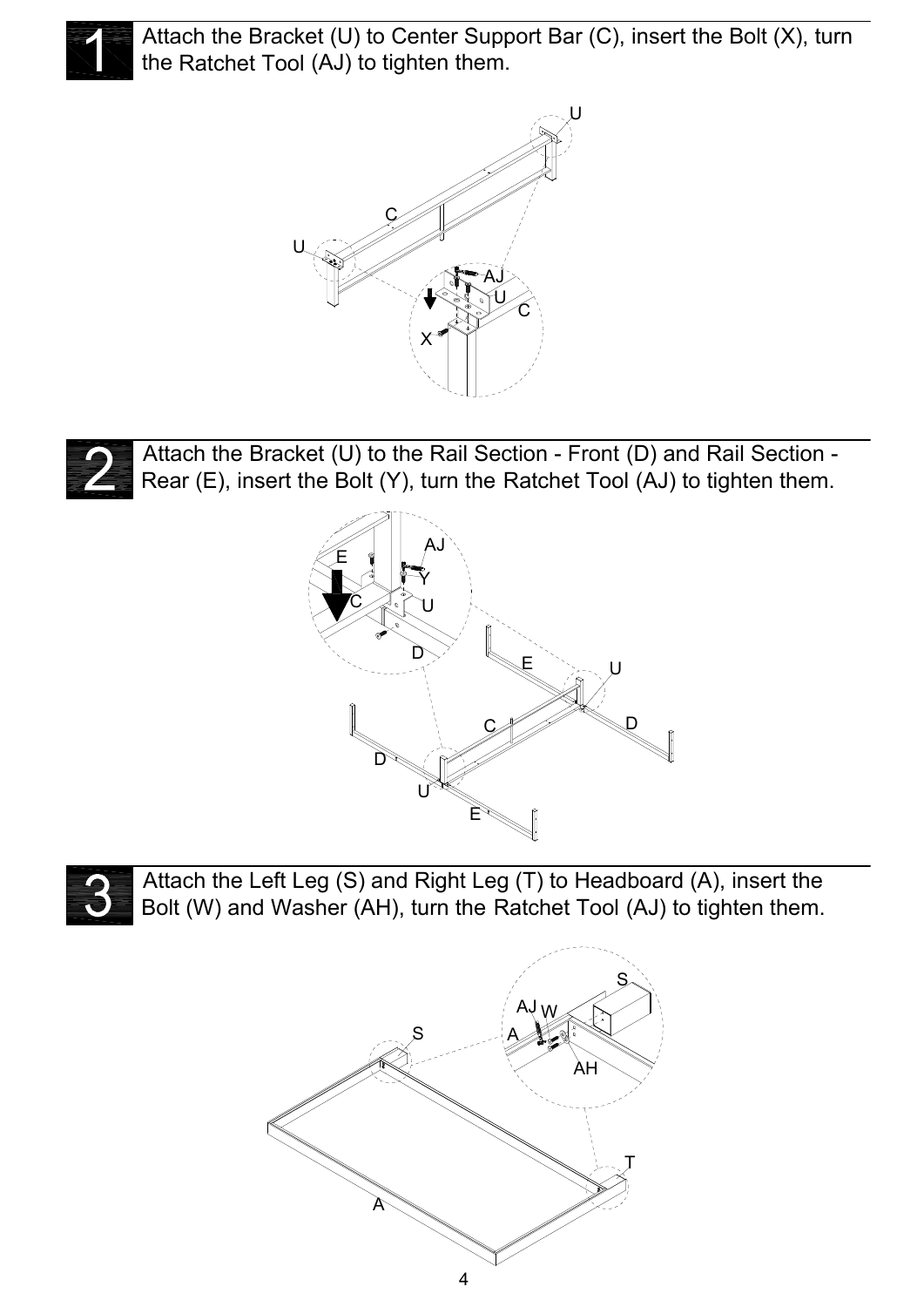

Cover the Fabric Cover (M) to the Headboard (A). Attach the Headboard (A), Footboard (B), and Legs (S) & (T) to the Rail Sections (D) & (E), insert the Bolt (Z), turn the Ratchet Tool (AJ) to tighten them.





Attach the Center Support Leg (G) to the Center Rail - Front / Rear (F), insert the Bolt (Y), turn the Ratchet Tool (AJ) to tighten them.





Attach the Center Rail - Front / Rear (F) to the Headboard (A) and the Footboard (B), insert the Bolt (Y), turn the Ratchet Tool (AJ) to tighten them. Then attach the Center Rail - Front / Rear (F) to the Center Support Bar (C), insert the Bolt (Z), turn the Ratchet Tool (AJ) to tighten them.

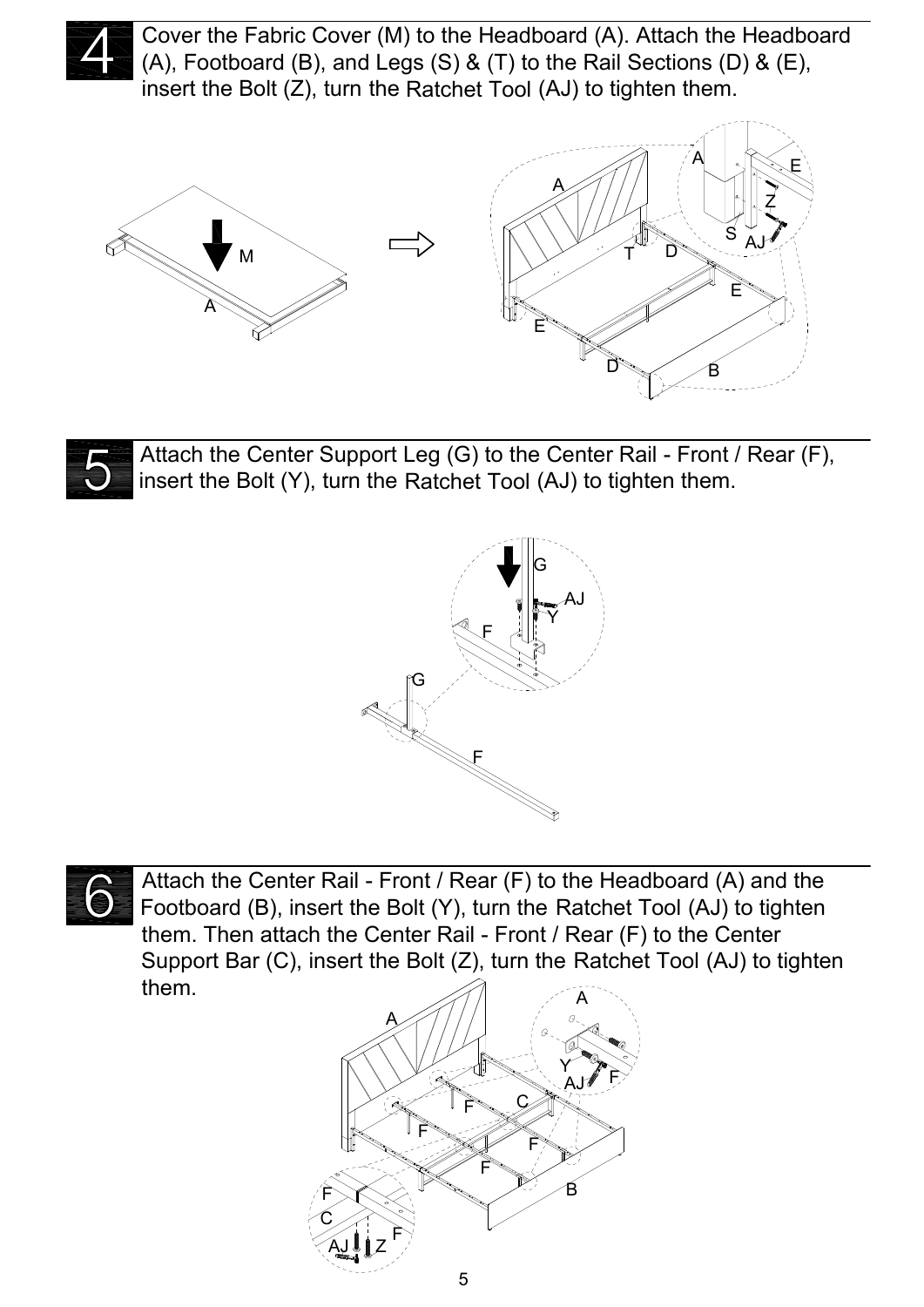

Insert the Side Slat Connector (O) to the Slat (N). Press the Side Slat Connector (O) to the holes of Rail Sections (D) & (E). Insert another side of Slat (N) to the Center Slat Connector (P), press the Center Slat Connector (P) to the holes of Center Rail - Front / Rear (F).





Attach the Wheel (R) to the Drawer Bottom Frame (K), insert the Bolt (AB), turn the Ratchet Tool (AJ) to tighten them.





Attach the Drawer Front Board (H) to the Drawer Bottom Frame (K), insert the Bolt (AE), turn the Ratchet Tool (AJ) to tighten them.

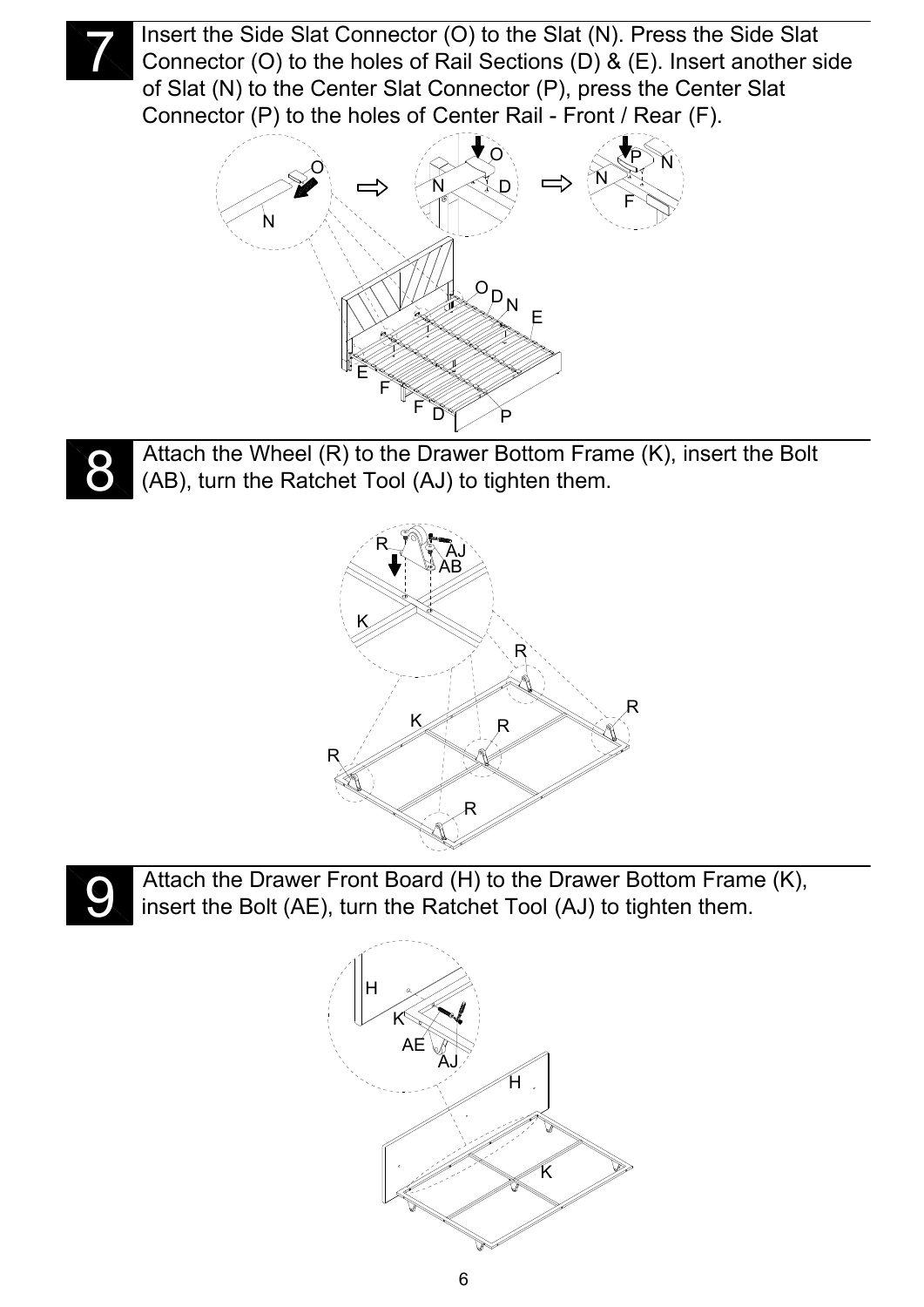

Attach one Drawer Side Board (I) to the Drawer Bottom Frame (K), insert the Bolt (AA) and Washer (AG), turn the Ratchet Tool (AJ) to tighten them.



Insert the Drawer Bottom Board (L) to the Drawer Side Board (I). 11





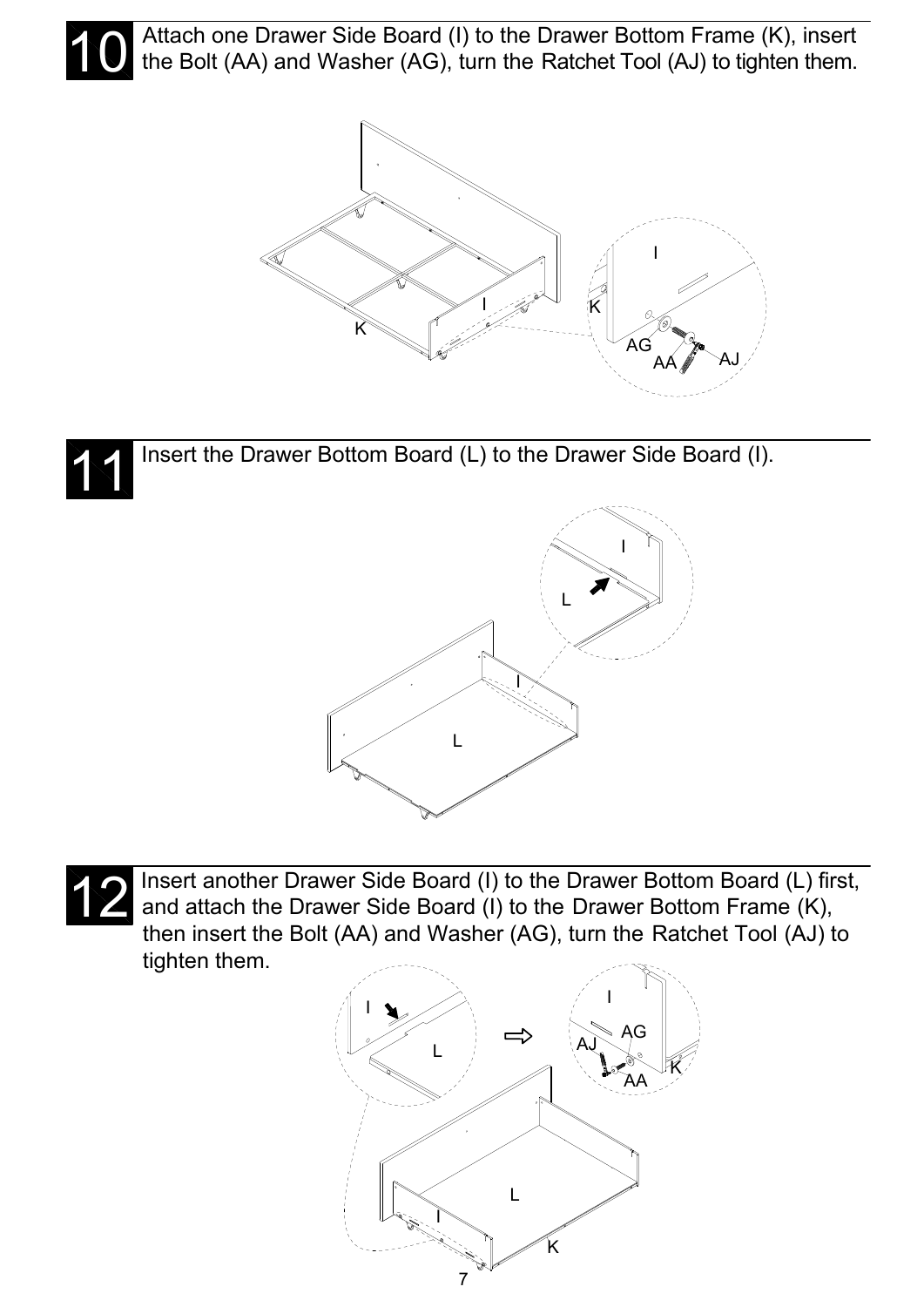

Attach the Drawer Back Board (J) to the Drawer Bottom Frame (K), insert the Bolt (AA) and Washer (AG), turn the Ratchet Tool (AJ) to tighten them. Attach the Drawer Board Connector (Q) to the assembled drawer, insert them into correct places.